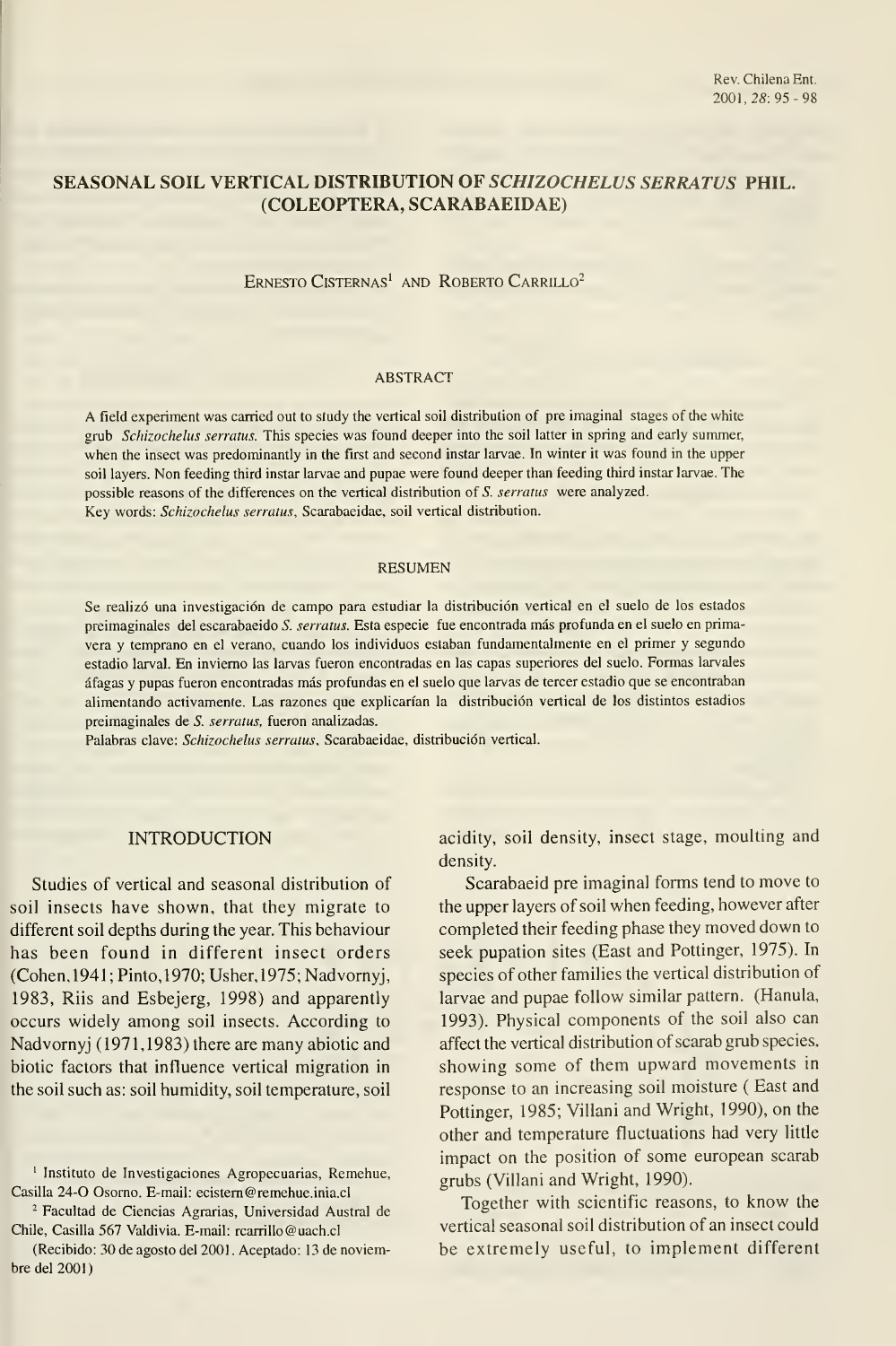strategies of control in univoltine or bivoltine species, such as rolling, cultivation, biological or chemical, which have indicated by Steward and Van Toor, (1983); Steward, (1986); Steward et al. (1988); Hanula, (1993) and Atkinson and Slay (1994).

This paper reports a field study of the vertical distribution in the soil of S. serratus, through out a year.

# MATERIALS AND METHODS

The study was conducted at a private farm near Puerto Varas (4 1° 20' S; 72° 57'W), the site consisted in a pasture in which the dominant plant species were perennial ryegrass (Lolium perenne L.) and white clover (Trifolium repens L.).

The climatic characteristics of the area during the experimental period were obtained from the Puerto Montt metereological station situated lOkm south from the sampled área. The climate of the sampled site is mild and wet, with a mean annual temperature of 11.1° C. The warmest month being February and the coldest, July. The rainfall averages 1996mm, autumn and winter with higher precipitation on average than spring and summer months (Fig. 1). Soil corresponded to Hapludand (Serie Puerto Octay) with 23%organic matter (Mella & Kuhne, 1985)

Soil samples 20x20x20cm in number from 5 to 15 were taken every thirty days from December 1986 until February 1988, at 2 cm layers to the depth

of 20 cm.Occasionally during (November and December) the field study samples were taken until 50cm of soil depth, founding larvae only in the first 20cm. The soil from the samples was crumbled and examined thoroughly in the field. The depth at which the specimens were found, was measured with a 0. Icm graduated ruler.

The identification of the different larval instars and pupae of S. serratas was done according to Cisternas (1986).

# RESULTS AND DISCUSSION

The vertical and seasonal distribution of S. serratus is shown in Fig 1 and Table 1. Larvae occurred relatively deep in the soil profile late in spring (November and December) and early summer (January and February), from that period onwards there was a continuous upward movement until the middle of winter (June-July), when there was a change in its behaviour and larvae moved deeper into the soil.

The causes of this upward movement might be the result of the interaction of biotic and abiotic factors. A biotic factor could be related with <sup>a</sup> change of feeding requirements of sacarabaeid larvae in its development, since Richter (1958) indicated that phytophagous scarabaeid larvae con sume principally organic matter during the first and second instar, on the other hand third instar larvae on the other hand consume largely roots and other buried plant material. This change in feeding habits



Figure 1. Soil vertical mean distribution of larvae, prepupae and pupae of S. serratus.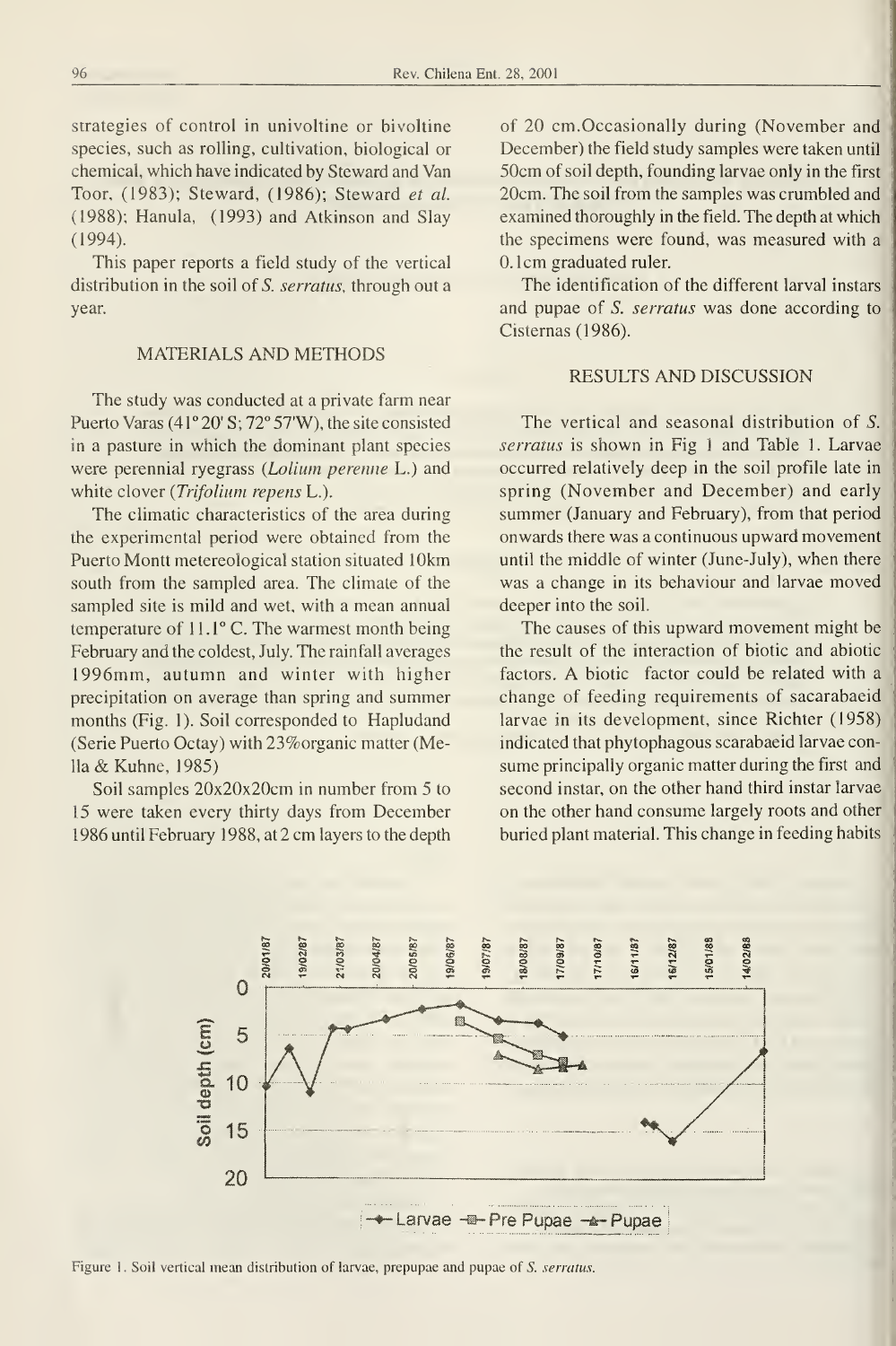of scarabaeid larvae through its development, can partially explain the movement from deeper soil layers (10-17cm) in November to February ( first and second instar larvae ) to the top 5cm layer of soil latter on, where most roots occur in grazed pasture. Studies of the life cycle of S. serratus by Cisternas & Carrillo (1989), showed that from the middle of March (1987) and late February (1988) more than 65% of collected larvae were on third instar. The association between root feeding and upward movement in the soil has been reported in scarab larvae by East and Pottinger (1975). The downward movement that occured from the end of July, also should be related with changes in feeding habits of larvae, because in that month many larvae are completing the feeding phase of the third instar and as consequence its requirements for food decline at the end of this phase, then they should tend to move away from feeding resources.

An abiotic factor that possibly influences the upward movement of larvae is a change in the soil humidity. In the study precipitation and temperature (Fig. 2) showed variations through out the year, which produce changes in soil humidity which is higher in autumn and winter and lower in spring and summer. Villani and Wrigth (1990), have found that different species of white grubs moved upward after the addition of moisture in dry soils. Therefore species that are very sensitive even to small humidity variations should be able to occupy layers of soil only when moisture in such places is favourable for the insect, however this response of scarab larvae to water addition occurs only when the humidity of soil was low (East and Pottiger, 1975; Villani and Wright, 1990), situation that did not occurs during the trial. So it is improbable that soil humidity could be the explanation for the change on soil vertical distribution.

Results are showing that different physiological condition of the larvae, migth influence their verti cal distribution. In this study the feeding third instar larvae consistently occupy the upper soil layers, than non feeding third instar larvae (pre pupae). (Table 1). This differences should be related with feeding requirements or is the result of searching for optimal conditions of the soil (eg. humidity) for rather non mobile stages. Futhermore pupae (non-mobile form), were found deeper than feeding and non feeding third instar larvae. However the behaviour of non feeding preimaginal forms of

carabid species to select deeper soil, to create soil chambers could disengaging themselves from soil properties and then this kind of behaviour to moved down to seek pupation sites which has been reported in scarab larvae (East and Pottinger, 1975), but that is absent in another Coleoptera (Hanula,1993) could be an strategy of scarab non mobile forms living in pasture, to escape from predators living on the soil (eg. birds) ( East and Pottinger, 1975).

The rather superficial distribution of the preimaginal stages of this species, could create favourable conditions for the application of cultural (rolling, tillage, etc) and biological measures (nematodes, birds, etc) for the control of S. serratus.

## ACKNOWLEDGMENT

This research was supported in part by INIA and in part by the Dirección de Investigación y Desarrollo de la Universidad Austral de Chile (Grant No S-86-2)



Figure 2. The monthly mean temperature and raifall at Puerto Montt, from January 1987 to February 1988.